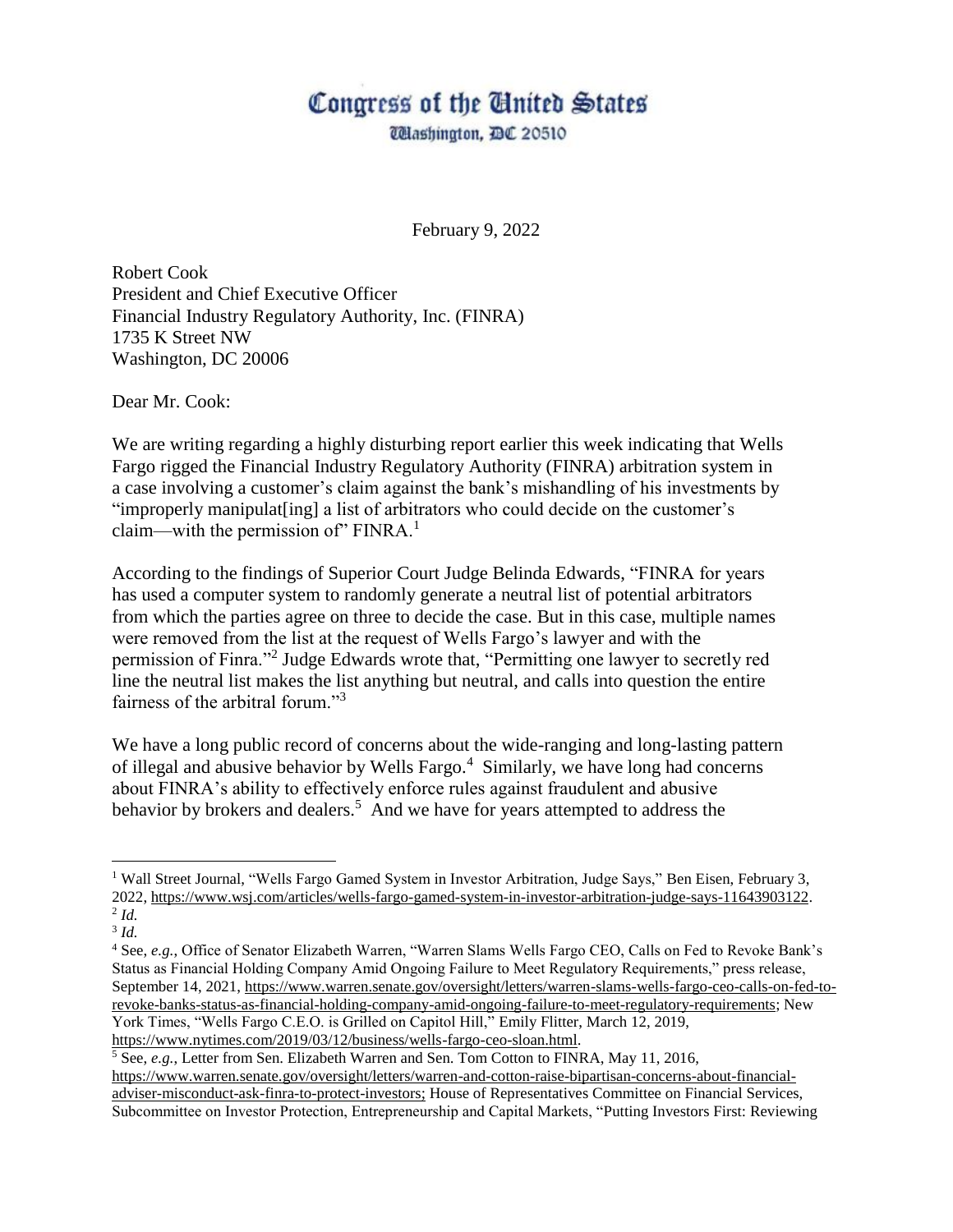problems for consumers and workers caused by forced arbitration processes that limit their rights.<sup>6</sup> This latest report brings all three problems into focus: it reveals troubling new allegations about the atrocious behavior of Wells Fargo, the inability of FINRA to effectively police the financial system, and the unfairness of the arbitration process.

FINRA is the self-regulatory entity that oversees financial brokers and dealers in order to "protect the investing public against fraud and bad practices."<sup>7</sup> Our concerns about the effectiveness of the organization are not new: in May 2016, Sen. Warren wrote to the organization seeking to understand why "FINRA's efforts to date have not been enough to address the incidence of misconduct among financial advisers."<sup>8</sup> In March 2019, she wrote regarding concerns that FINRA was allowing brokers to scrub customer complaint records, preventing consumers from having complete and accurate information about their brokers.<sup>9</sup> And in February 2021, in the wake of the Gamestop controversy, she wrote to you with a series of questions about FINRA's ability to protect consumers caught in forced arbitration policies.<sup>10</sup>

In response to that letter, you made a series of assertions about the fairness of your arbitration system. You wrote that:

FINRA's primary role in the arbitration process is to administer cases brought to the forum in a neutral, efficient and fair manner. In its capacity as a neutral administrator of the forum, FINRA does not have any input into the outcome of arbitrations. Investors have the option to have their case decided exclusively by public arbitrators, who have no ties to the securities industry. To provide transparency about awards rendered in the forum, FINRA makes all awards publicly available and publishes detailed arbitration statistics on its website, including the number of cases filed and their respective outcomes. FINRA recognizes the importance of providing a diverse pool of arbitrators from which parties can choose. FINRA has embarked on an aggressive campaign to recruit new arbitrators with a particular focus on adding arbitrators from diverse backgrounds […] FINRA staff review arbitration claims and disclosures reporting

l

Proposals to Hold Executives Accountable," April 3, 2019,

[https://financialservices.house.gov/events/eventsingle.aspx?EventID=402504.](https://financialservices.house.gov/events/eventsingle.aspx?EventID=402504)

<sup>6</sup> See, *e.g.*, Letter from Sen. Elizabeth Warren to Jamie Dimon, June 27, 2019,

[https://www.warren.senate.gov/imo/media/doc/2019.06.27%20Letter%20to%20Jamie%20Dimon%20on%20forced](https://www.warren.senate.gov/imo/media/doc/2019.06.27%20Letter%20to%20Jamie%20Dimon%20on%20forced%20arbitration.pdf) [%20arbitration.pdf;](https://www.warren.senate.gov/imo/media/doc/2019.06.27%20Letter%20to%20Jamie%20Dimon%20on%20forced%20arbitration.pdf) House of Representatives Committee on Financial Services, Subcommittee on Investor Protection, Entrepreneurship and Capital Markets, "Putting Investors First: Reviewing Proposals to Hold Executives Accountable," April 3, 2019[, https://financialservices.house.gov/events/eventsingle.aspx?EventID=402504.](https://financialservices.house.gov/events/eventsingle.aspx?EventID=402504)

<sup>7</sup> FINRA, "About FINRA," viewed in February 2022, [https://www.finra.org/about/what-we-do.](https://www.finra.org/about/what-we-do)

<sup>8</sup> Letter from Sen. Elizabeth Warren and Sen. Tom Cotton, May 11, 2016,

[https://www.warren.senate.gov/oversight/letters/warren-and-cotton-raise-bipartisan-concerns-about-financial](https://www.warren.senate.gov/oversight/letters/warren-and-cotton-raise-bipartisan-concerns-about-financial-adviser-misconduct-ask-finra-to-protect-investors)[adviser-misconduct-ask-finra-to-protect-investors](https://www.warren.senate.gov/oversight/letters/warren-and-cotton-raise-bipartisan-concerns-about-financial-adviser-misconduct-ask-finra-to-protect-investors) .

<sup>&</sup>lt;sup>9</sup> Letter from Sen. Elizabeth Warren to Mr. Robert Cook, FINRA CEO, March 21, 2019, [https://www.warren.senate.gov/imo/media/doc/2019.03.21%20Letter%20to%20FINRA%20re%20Broker%20Expu](https://www.warren.senate.gov/imo/media/doc/2019.03.21%20Letter%20to%20FINRA%20re%20Broker%20Expungement%20Data.pdf) [ngement%20Data.pdf.](https://www.warren.senate.gov/imo/media/doc/2019.03.21%20Letter%20to%20FINRA%20re%20Broker%20Expungement%20Data.pdf) 

<sup>&</sup>lt;sup>10</sup> Letter from Sen. Elizabeth Warren to Mr. Robert Cook, FINRA CEO, February 16, 2021, [https://www.warren.senate.gov/imo/media/doc/02.16.2021%20Letter%20from%20Senator%20Warren%20to%20M](https://www.warren.senate.gov/imo/media/doc/02.16.2021%20Letter%20from%20Senator%20Warren%20to%20Mr.%20Cook.pdf) [r.%20Cook.pdf.](https://www.warren.senate.gov/imo/media/doc/02.16.2021%20Letter%20from%20Senator%20Warren%20to%20Mr.%20Cook.pdf)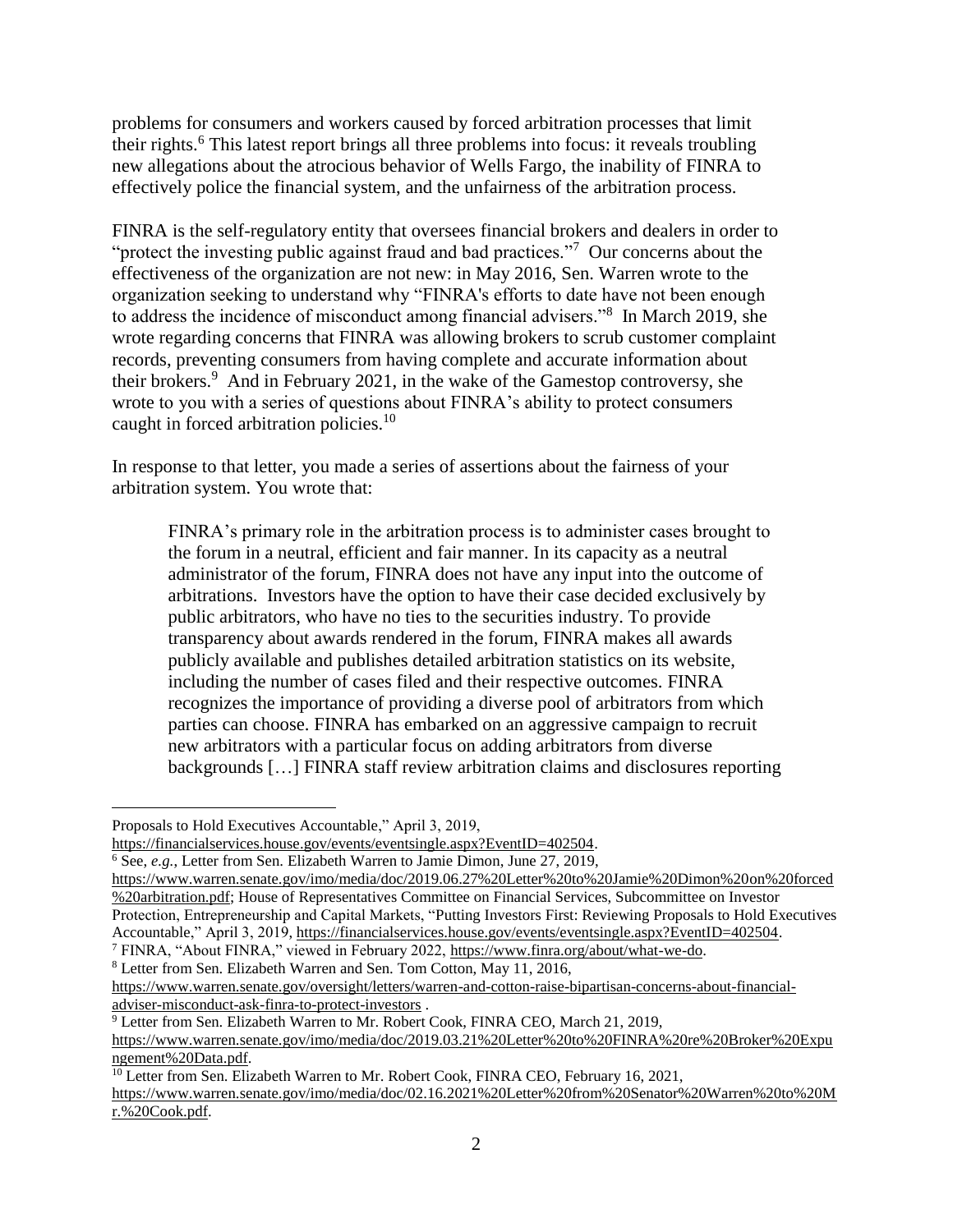arbitration awards or settlements to determine whether the issues raised in the arbitration or settlement require a further regulatory review or response.<sup>11</sup>

These findings by a Federal judge in the Wells Fargo case raise serious questions about your assertions that the FINRA arbitration process is "neutral, efficient and fair," and about whether Wells Fargo has once again sought to undermine consumer protection rules. To address these questions, we ask that you provide answers to our questions no later than February 23, 2022.

- (1) What was the specific process by which arbitrators were chosen in the Wells Fargo vs. Brian Leggett/Bryson Holdings case?
- (2) Was this process consistent with FINRA's policies and precedents for choosing arbitrators?
- (3) Does FINRA believe that this process was conducted in "a neutral, efficient and fair manner"?
- (4) Did Wells Fargo's attorneys communicate with FINRA officials regarding the arbitrators that would be chosen – or not chosen – to hear this case? If so, what was the nature of these communications?
- (5) Specifically, did Wells Fargo request that any arbitrators be removed from the list of those available to hear the case? If yes:
	- a. Which arbitrators did Wells Fargo request be removed?
	- b. Why did they make these requests?
	- c. How did FINRA respond to these requests?
	- d. Were the attorneys representing Mr. Leggett and Bryson Holdings given the same opportunity to strike arbitrators from this case? Did they avail themselves of this opportunity?
- (6) Does FINRA notify the public of instances where arbitrators are struck from having the ability to hear an arbitration case? If so, how does the organization do so?
- (7) Does FINRA believe the issues raised in this arbitration case "require a further regulatory review or response"?

Thank you for your attention to these matters.

 $\overline{a}$ 

Sincerely,

<sup>&</sup>lt;sup>11</sup> Letter from Mr. Robert Cook, FINRA CEO, to Sen. Elizabeth Warren, Feb. 23, 2021, [https://www.warren.senate.gov/imo/media/doc/FINRA%20Response.pdf.](https://www.warren.senate.gov/imo/media/doc/FINRA%20Response.pdf)